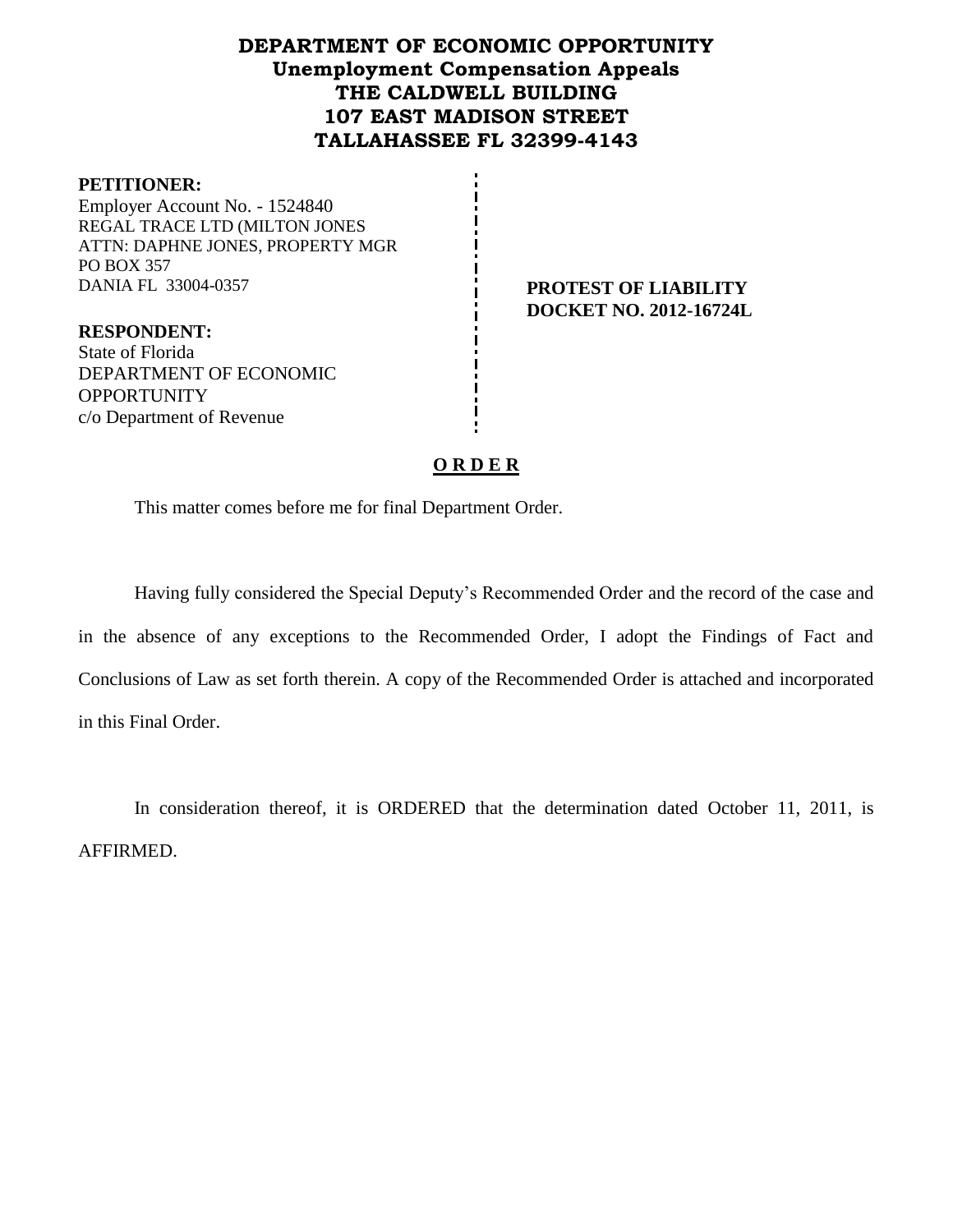#### **JUDICIAL REVIEW**

Any request for judicial review must be initiated within 30 days of the date the Order was filed. Judicial review is commenced by filing one copy of a *Notice of Appeal* with the DEPARTMENT OF ECONOMIC OPPORTUNITY at the address shown at the top of this Order and a second copy, with filing fees prescribed by law, with the appropriate District Court of Appeal. It is the responsibility of the party appealing to the Court to prepare a transcript of the record. If no court reporter was at the hearing, the transcript must be prepared from a copy of the Special Deputy's hearing recording, which may be requested from the Office of Appeals.

Cualquier solicitud para revisión judicial debe ser iniciada dentro de los 30 días a partir de la fecha en que la Orden fue registrada. La revisión judicial se comienza al registrar una copia de un *Aviso de Apelación* con la Agencia para la Innovación de la Fuerza Laboral [*DEPARTMENT OF ECONOMIC OPPORTUNITY]* en la dirección que aparece en la parte superior de este *Orden* y una segunda copia, con los honorarios de registro prescritos por la ley, con el Tribunal Distrital de Apelaciones pertinente. Es la responsabilidad de la parte apelando al tribunal la de preparar una transcripción del registro. Si en la audiencia no se encontraba ningún estenógrafo registrado en los tribunales, la transcripción debe ser preparada de una copia de la grabación de la audiencia del Delegado Especial [*Special Deputy*], la cual puede ser solicitada de la Oficina de Apelaciones.

Nenpòt demann pou yon revizyon jiridik fèt pou l kòmanse lan yon peryòd 30 jou apati de dat ke Lòd la te depoze a. Revizyon jiridik la kòmanse avèk depo yon kopi yon *Avi Dapèl* ki voye bay DEPARTMENT OF ECONOMIC OPPORTUNITY lan nan adrès ki parèt pi wo a, lan tèt *Lòd* sa a e yon dezyèm kopi, avèk frè depo ki preskri pa lalwa, bay Kou Dapèl Distrik apwopriye a. Se responsabilite pati k ap prezante apèl la bay Tribinal la pou l prepare yon kopi dosye a. Si pa te gen yon stenograf lan seyans lan, kopi a fèt pou l prepare apati de kopi anrejistreman seyans lan ke Adjwen Spesyal la te fè a, e ke w ka mande Biwo Dapèl la voye pou ou.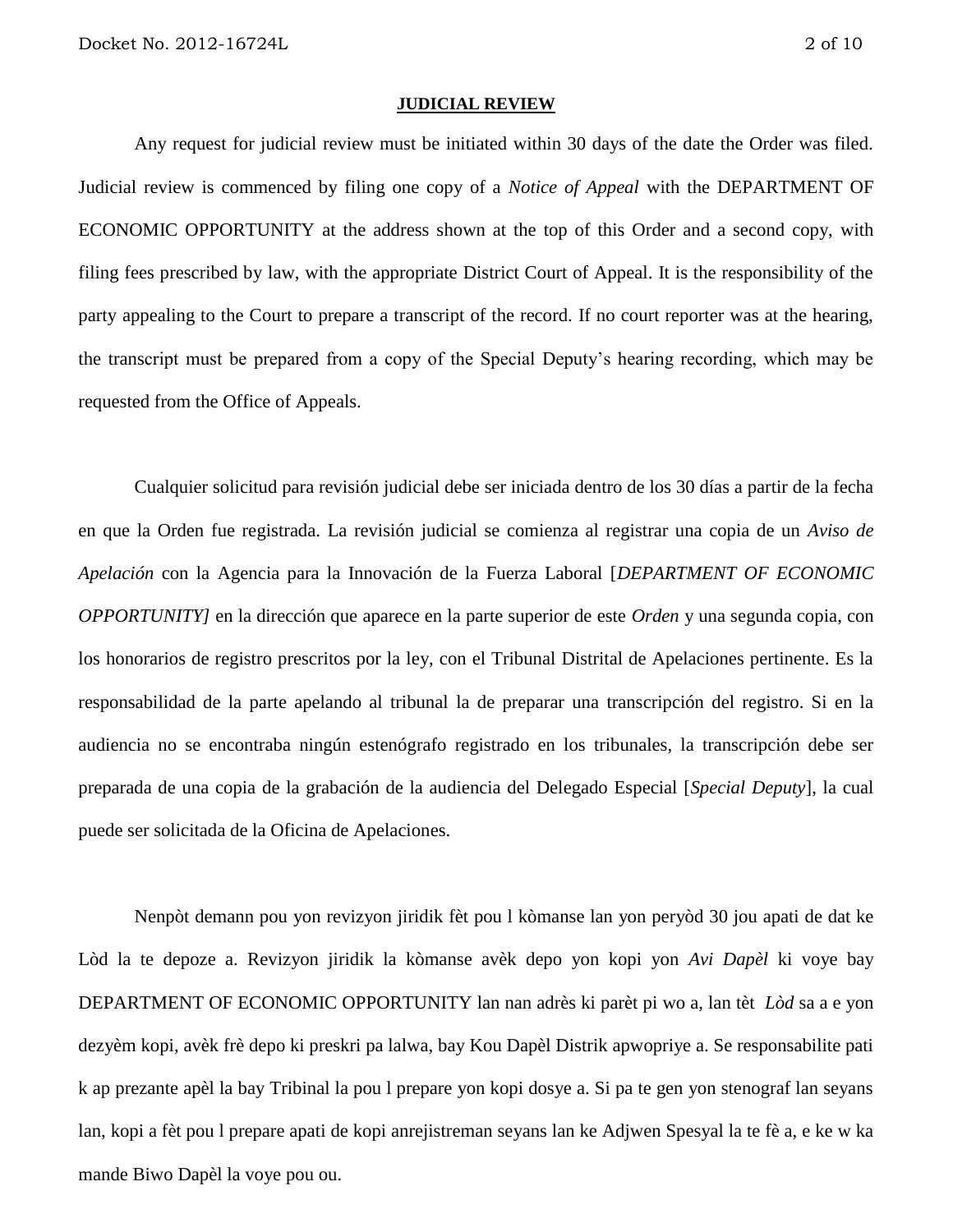DONE and ORDERED at Tallahassee, Florida, this day of **June, 2012**.



Altemese Smith, Assistant Director, Unemployment Compensation Services DEPARTMENT OF ECONOMIC OPPORTUNITY

FILED ON THIS DATE PURSUANT TO § 120.52, FLORIDA STATUTES, WITH THE DESIGNATED DEPARTMENT CLERK, RECEIPT OF WHICH IS HEREBY ACKNOWLEDGED.

Shenesse Bainer \_\_\_\_\_\_\_\_\_\_\_\_\_\_\_\_\_\_\_\_\_\_\_\_\_\_\_\_ \_\_\_\_\_\_\_\_\_\_\_\_

DEPUTY CLERK DATE

## **CERTIFICATE OF SERVICE**

**I HEREBY CERTIFY that true and correct copies of the foregoing Final Order have been furnished to the persons listed below in the manner described, on the \_\_\_\_\_\_\_ day of June, 2012**.

Shaner Barnes

SHANEDRA Y. BARNES, Special Deputy Clerk DEPARTMENT OF ECONOMIC OPPORTUNITY Unemployment Compensation Appeals 107 EAST MADISON STREET TALLAHASSEE FL 32399-4143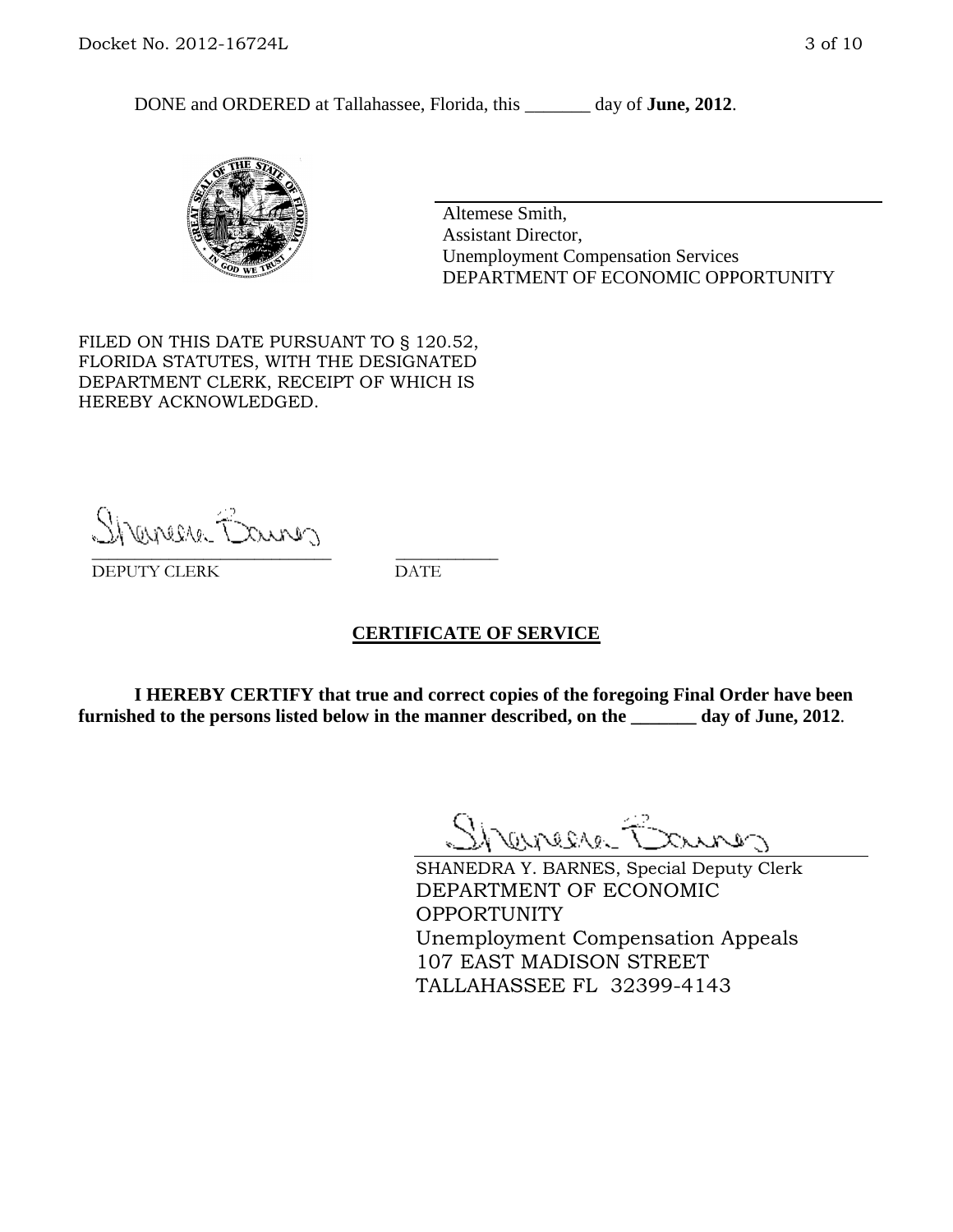By U.S. Mail:

 REGAL TRACE LTD (MILTON JONES ATTN: DAPHNE JONES, PROPERTY MGR PO BOX 357 DANIA FL 33004-0357

#### MICHAEL DENSON 540 NW 4TH AVENUE APT #809 FT LAUDERDALE FL 33311

DEPARTMENT OF REVENUE ATTN: VANDA RAGANS - CCOC #1 4624 5050 WEST TENNESSEE STREET TALLAHASSEE FL 32399

DOR BLOCKED CLAIMS UNIT ATTENTION MYRA TAYLOR P O BOX 6417 TALLAHASSEE FL 32314-6417

State of Florida DEPARTMENT OF ECONOMIC OPPORTUNITY c/o Department of Revenue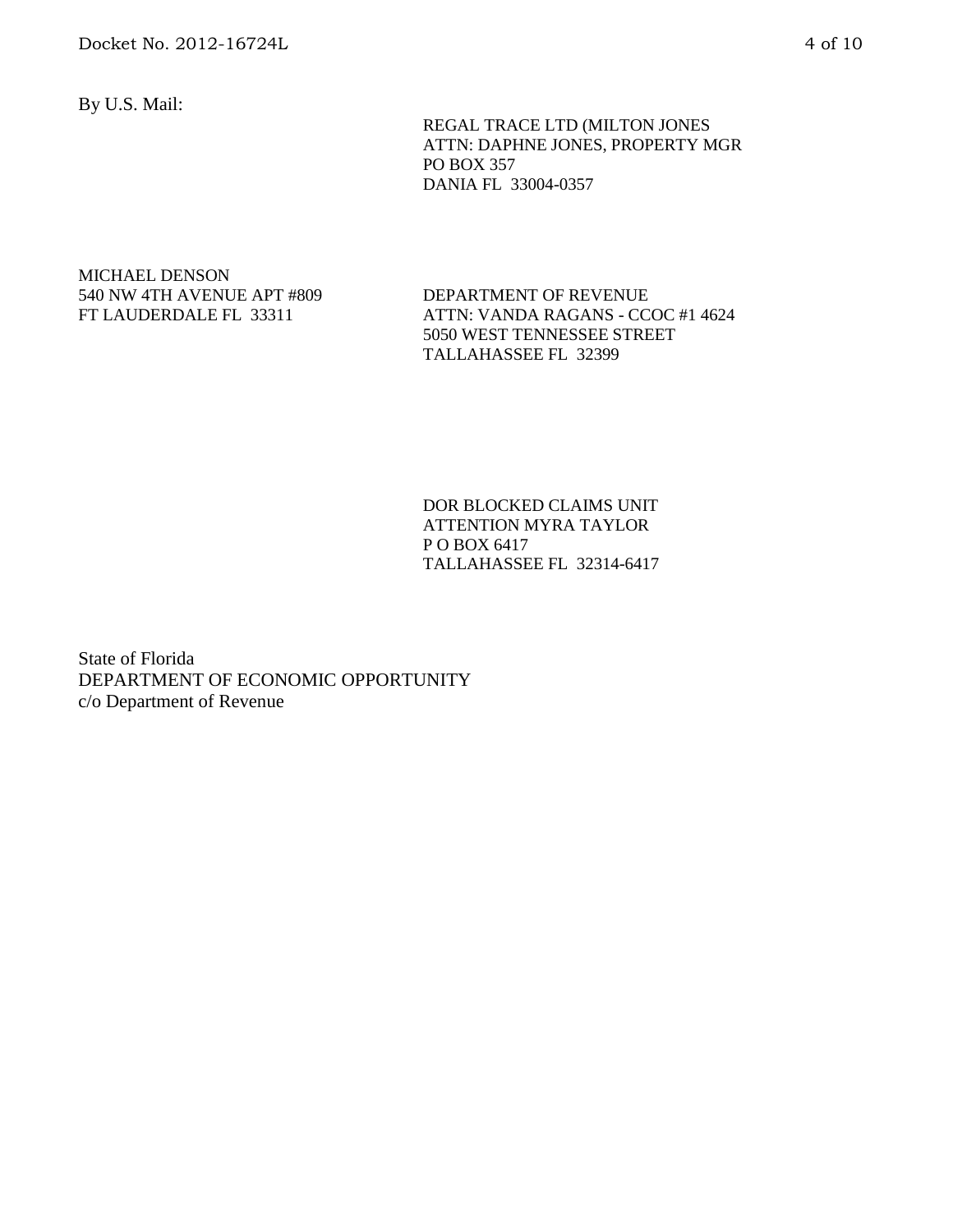## **DEPARTMENT OF ECONOMIC OPPORTUNITY Unemployment Compensation Appeals**

MSC 344 CALDWELL BUILDING 107 EAST MADISON STREET TALLAHASSEE FL 32399-4143

#### **PETITIONER:**

Employer Account No. - 1524840 REGAL TRACE LTD (MILTON JONES ATTEN: DAPHNE JONES, PROPERTY MGR PO BOX 357 DANIA FL 33004-0357

> **PROTEST OF LIABILITY DOCKET NO. 2012-16724L**

#### **RESPONDENT:**

State of Florida DEPARTMENT OF ECONOMIC **OPPORTUNITY** c/o Department of Revenue

# **RECOMMENDED ORDER OF SPECIAL DEPUTY**

TO: Assistant Director, Interim Executive Director, Unemployment Compensation Services DEPARTMENT OF ECONOMIC OPPORTUNITY

This matter comes before the undersigned Special Deputy pursuant to the Petitioner's protest of the Respondent's determination dated October 11, 2011.

After due notice to the parties, a telephone hearing was held on March 15, 2012. The Petitioner, represented by the Petitioner's property manager, appeared and testified. The Respondent, represented by a Tax Specialist II, appeared and testified. The Joined Party did not appear.

The record of the case, including the recording of the hearing and any exhibits submitted in evidence, is herewith transmitted. Proposed Findings of Fact and/or Conclusions of Law were not received.

#### **Issue:**

Whether services performed for the Petitioner by the Joined Party and other individuals as courtesy guard/rover constitute insured employment pursuant to Sections 443.036(19); 443.036(21); 443.1216, Florida Statutes, and if so, the effective date of the liability.

#### **Findings of Fact:**

1. The Petitioner is a partnership that owns a 408-unit rental apartment complex located on 27 acres. The complex, which opened in 1995, is gated, and the Petitioner provides security for the premises. The entrance has a guardhouse that is staffed by courtesy guards 24 hours per day. Additionally, rovers patrol the property from 4:00 p.m. until 2:00 a.m. or 3:00 a.m. Initially, the Petitioner utilized a private security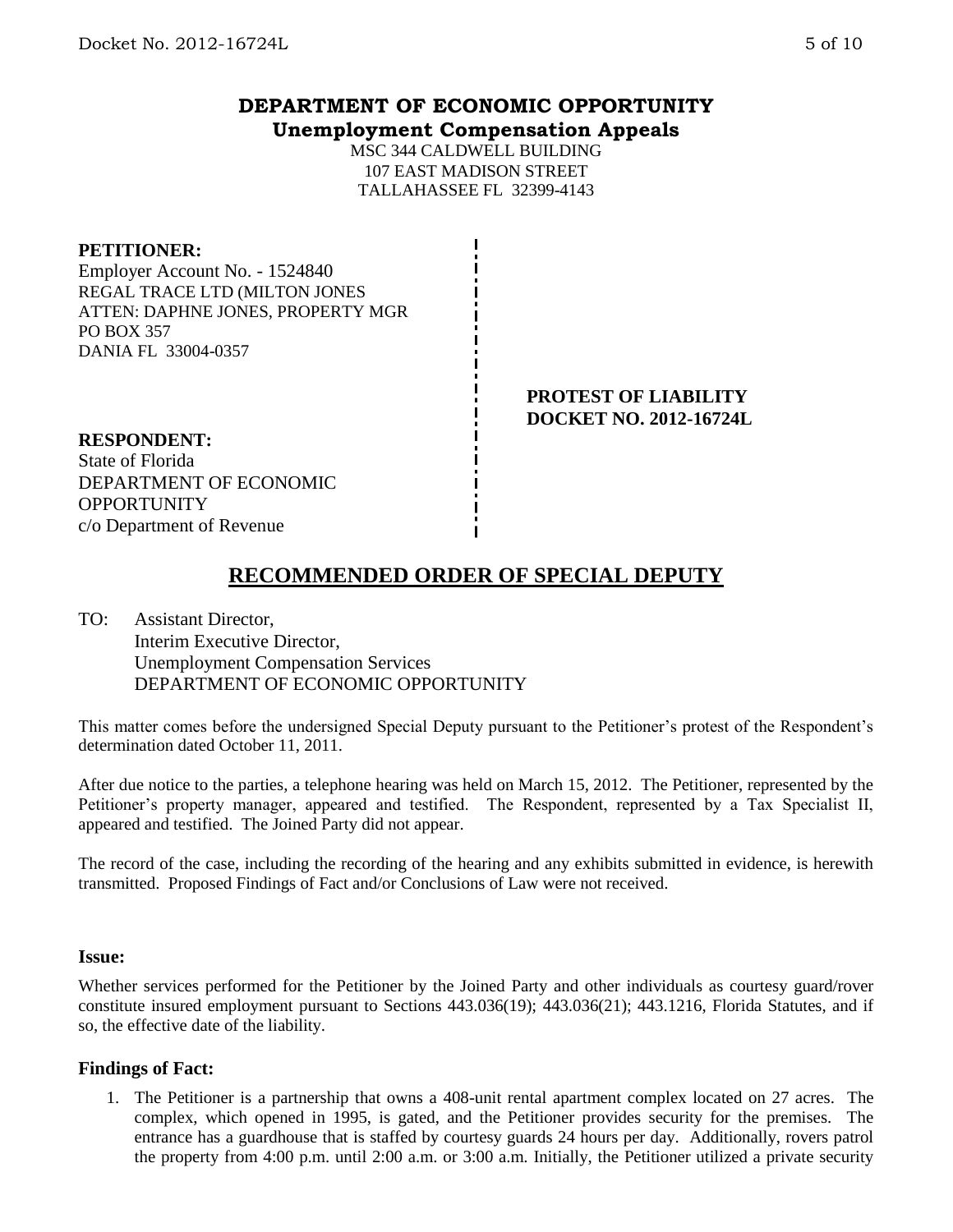company to provide security services. For the past three years, the Petitioner has engaged individual courtesy guards and rovers directly.

- 2. The Petitioner considers the courtesy guards and rovers to be independent contractors. The Petitioner requires the courtesy guards and rovers to have a security license. The Petitioner's practice is to have each courtesy guard or rover sign an *Independent Consultant Agreement.*
- 3. The *Independent Consultant Agreement* refers to the worker as "Consultant." The agreement provides that the parties to the agreement are independent contractors, and not partners, principal and agent, employer and employee, or joint venturers. The agreement provides that the Consultant will be compensated based upon the submission of time cards on a bi-weekly basis. The rate of compensation is not stated. The agreement states that the Petitioner will not provide any benefits to the Consultant and that the Petitioner will not be responsible for the payment of taxes, overtime wages, or insurance. The agreement states that the Petitioner will provide a form 1099 for tax purposes.
- 4. The agreement provides that the Consultant has been trained and has received a copy of the Regal Trace procedures. The agreement requires the Consultant to perform his/her services in accordance with the Regal Trace procedures. The agreement prohibits the Consultant from acting in a manner that will detrimentally affect the operations, prospects, or reputation of Regal Trace.
- 5. The term of the agreement is indefinite, and the agreement provides for termination with or without cause. The agreement prohibits the Consultant from assigning or subcontracting the agreement. The agreement allows the Consultant to perform similar services for others.
- 6. The duties of the courtesy guards include greeting visitors, obtaining identification from visitors, distributing guest passes, announcing visitors to residents, receiving and reporting emergency maintenance calls, and recording activities in a daily log. The courtesy guards are provided with a *How to Greet Visitors* form that instructs them on how to perform their duties.
- 7. The rovers are expected to continuously patrol the premises. The rovers are provided with a copy of a brochure, *Guides for Better Living*, which contains rules and regulations for tenants. During the patrol, the rovers are to identify items in need of maintenance or repair, ensure that areas are properly locked, write-up and record tenant violations, and look for indications of crime and vandalism. The rovers are required to complete a report that is to be left in a drop box upon completion of their shift.
- 8. The Petitioner provides the courtesy guards and rovers with tee shirts bearing the Petitioner's name and a golf cart for use in patrolling the property. The Petitioner requires the courtesy guards and rovers to wear the tee shirt and closed-toe shoes. The courtesy guards and rovers are otherwise allowed to wear dark pants, khakis, jeans or long shorts.
- 9. The availability of the courtesy guards and rovers is ascertained by the Petitioner at the time of hire. The Petitioner consults with the courtesy guards and rovers to develop a monthly schedule. If a courtesy guard or rover can not work a particular shift, he/she can advise the Petitioner of his/her unavailability. Once the schedule is completed, the courtesy guards and rovers were expected to work their scheduled shifts.
- 10. The Petitioner maintains a time clock in the guardhouse for the courtesy guards and rovers to use to clock in and out. If a courtesy guard or rover forgets to clock in or out, the individual can write in the time on the time card. Time cards are submitted by the courtesy guards and rovers every two weeks for payment.
- 11. The Petitioner requires the courtesy guards and rovers to personally perform the work. If a courtesy guard or rover is unable to work a scheduled shift, the courtesy guard or rover is responsible for obtaining coverage from another of Petitioner's courtesy guards or rovers. The courtesy guards and rovers are required to let the Petitioner know if they are unable to report for a scheduled shift.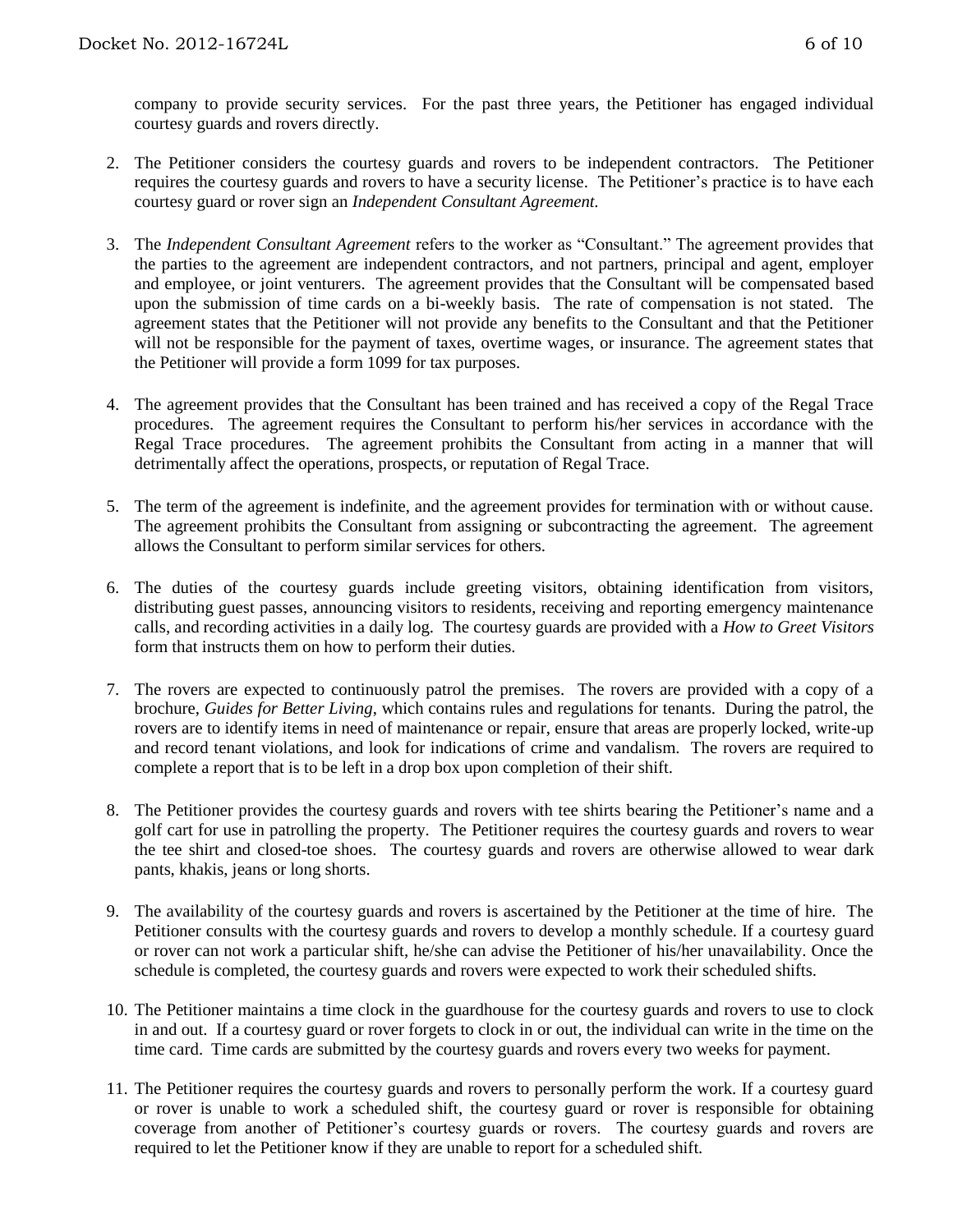- 12. The Joined Party performed services for the Petitioner as a courtesy guard and rover from September 16, 2009, until August 6, 2011. The Joined Party completed an employment application and was interviewed by the Petitioner's property manager. The Joined Party was told that he would be hired as an independent contractor, paid \$8.00 per hour, allowed to select his shifts each month, and required to arrange with another security guard to cover his shift if he was unable to work.
- 13. The Petitioner and the Joined Party entered into an *Independent Consultant Agreement.* Neither party dated the agreement on the signature page. On the first page of the agreement, someone inserted the year 2010 in the blank space provided for the effective date.
- 14. The Petitioner paid the Joined Party at a rate of \$8.00 per hour. The Petitioner did not withhold payroll taxes from the Joined Party's pay. The Petitioner did not provide any fringe benefits, such as vacation pay, holiday pay, or sick pay. The Petitioner reported the Joined Party's earnings on a form 1099-MISC.
- 15. The Petitioner received a number of complaints about the Joined Party's behavior from tenants and other workers. The Petitioner met with the Joined Party and provided several write-ups to the Joined Party. The Petitioner told the Joined Party that he could be temporarily removed from the schedule for behaving in a manner detrimental to the Petitioner. The Joined Party was warned on June 25, 2011, that his abusive behavior would not be tolerated and that further incidents would lead to termination.
- 16. Either party could terminate the relationship at any time without incurring liability. After a number of warnings, the Petitioner ended the relationship by removing the Joined Party from the schedule.
- 17. The Joined Party last worked for the Petitioner on August 6, 2011. The Joined Party filed a claim for unemployment compensation benefits effective August 7, 2011. When the Joined Party did not receive credit for his earnings with the Petitioner, a *Request for Reconsideration of Monetary Determination* was filed. An investigation was assigned to the Department of Revenue to determine if the Joined Party performed services for the Petitioner as an independent contractor or as an employee.
- 18. On October 11, 2011, the Department of Revenue issued a determination holding that the services performed by the Joined Party and other individuals as Security Guards/Rovers/Courtesy Patrol constitute insured employment retroactive to September 16, 2009. The Petitioner filed a timely protest.

## **Conclusions of Law:**

- 19. The issue in this case, whether services performed for the Petitioner constitute employment subject to the Florida Unemployment Compensation Law, is governed by Chapter 443, Florida Statutes. Section 443.1216(1)(a)2, Florida Statutes, provides that employment subject to the chapter includes service performed by individuals under the usual common law rules applicable in determining an employeremployee relationship.
- 20. The Supreme Court of the United States held that the term "usual common law rules" is to be used in a generic sense to mean the "standards developed by the courts through the years of adjudication." United States v. W.M. Webb, Inc., 397 U.S. 179 (1970).
- 21. The Supreme Court of Florida adopted and approved the tests in 1 Restatement of Law, Agency 2d Section 220 (1958), for use to determine if an employment relationship exists. See Cantor v. Cochran, 184 So.2d 173 (Fla. 1966); Miami Herald Publishing Co. v. Kendall, 88 So.2d 276 (Fla. 1956); Magarian v. Southern Fruit Distributors, 1 So.2d 858 (Fla. 1941); see also Kane Furniture Corp. v. R. Miranda, 506 So.2d 1061 (Fla. 2d DCA 1987).
- 22. Restatement of Law is a publication, prepared under the auspices of the American Law Institute, which explains the meaning of the law with regard to various court rulings. The Restatement sets forth a nonexclusive list of factors that are to be considered when judging whether a relationship is an employment relationship or an independent contractor relationship.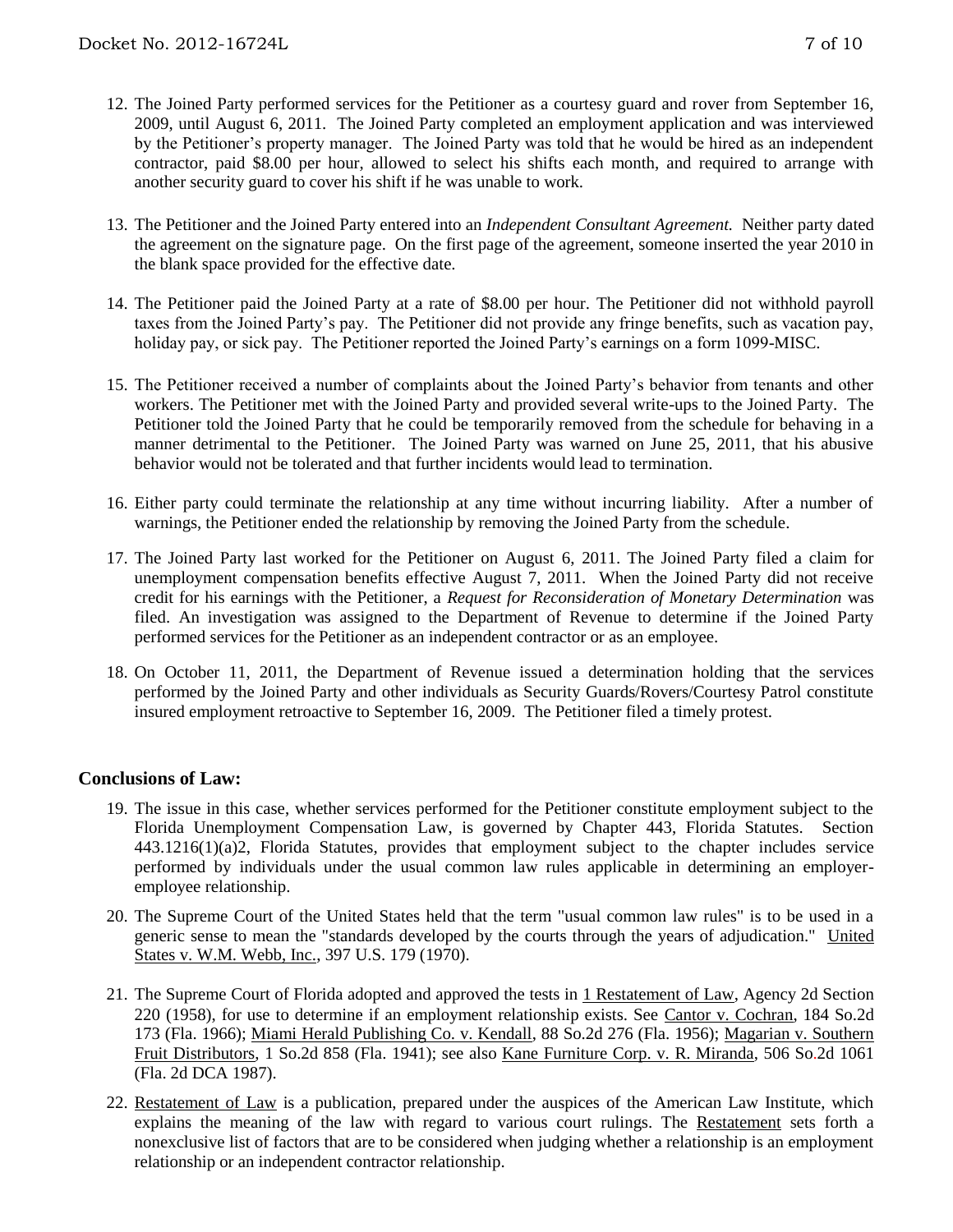- 23. 1 Restatement of Law, Agency 2d Section 220 (1958) provides:
	- (1) A servant is a person employed to perform services for another and who, in the performance of the services, is subject to the other's control or right of control.
	- (2) The following matters of fact, among others, are to be considered:
		- (a) the extent of control which, by the agreement, the business may exercise over the details of the work;
		- (b) whether or not the one employed is engaged in a distinct occupation or business;
		- (c) the kind of occupation, with reference to whether, in the locality, the work is usually done under the direction of the employer or by a specialist without supervision;
		- (d) the skill required in the particular occupation;
		- (e) whether the employer or the worker supplies the instrumentalities, tools, and the place of work for the person doing the work;
		- (f) the length of time for which the person is employed;
		- $(g)$  the method of payment, whether by the time or by the job;
		- (h) whether or not the work is a part of the regular business of the employer;
		- (i) whether or not the parties believe they are creating the relation of master and servant;
		- (j) whether the principal is or is not in business.
- 24. Comments in the Restatement explain that the word "servant" does not exclusively connote manual labor, and the word "employee" has largely replaced "servant" in statutes dealing with various aspects of the working relationship between two parties.
- 25. In Department of Health and Rehabilitative Services v. Department of Labor & Employment Security, 472 So.2d 1284 (Fla. 1<sup>st</sup> DCA 1985) the court confirmed that the factors listed in the Restatement are the proper factors to be considered in determining whether an employer-employee relationship exists. However, in citing La Grande v. B&L Services, Inc.,  $432$  So.2d  $1364$ ,  $1366$  (Fla. 1st DCA 1983), the court acknowledged that the question of whether a person is properly classified an employee or an independent contractor often cannot be answered by reference to "hard and fast" rules, but rather must be addressed on a case-by-case basis.
- 26. The written agreement between the parties states that the Joined Party is considered to be an independent contractor. A statement in an agreement that the existing relationship is that of an independent contractor is not dispositive of the issue. Lee v. American Family Assurance Company, 431 So.2d 249 (Fla. 1<sup>st</sup> DCA 1983). In Justice v. Belford Trucking Company, Inc., 272 So. 2d 131 (Fla. 1972), a case involving an independent contractor agreement that specified the worker was not to be considered an employee, the Florida Supreme Court commented, "while the obvious purpose to be accomplished by this document was to evince an independent contractor status, such status depends not on the statements of the parties but upon all the circumstances of their dealings with each other."
- 27. The relationship of employer-employee requires control and direction by the employer over the actual conduct of the employee. This exercise of control over the person as well as the performance of the work to the extent of prescribing the manner in which the work shall be executed and the method and details by which the desired result is to be accomplished is the feature that distinguishes an independent contractor from a servant. Collins v. Federated Mutual Implement and Hardware Insurance Co., 247 So. 2d 461 (Fla. 4th DCA 1971); La Grande v. B. & L. Services, Inc., 432 So. 2d 1364 (Fla. 1st DCA 1983). In this case, the Petitioner exercised a significant degree of control over the performance of the work. The Petitioner determined what work was performed and where the work was performed. Although the Joined Party could advise the Petitioner of times he was unavailable, the Petitioner determined the hours for each shift. The Petitioner controlled how the work was performed through its training, policies, procedures, and reporting requirements. The Joined Party was required to personally perform the work.
- 28. The Petitioner provided tee shirts, a golf cart, time clock, logs, forms, and all other instrumentalities needed to perform the work.
- 29. The Petitioner controlled the financial aspects of the relationship. The Petitioner determined the rate and method of payment. The Joined Party was paid by the hour, rather than by production or by the job. The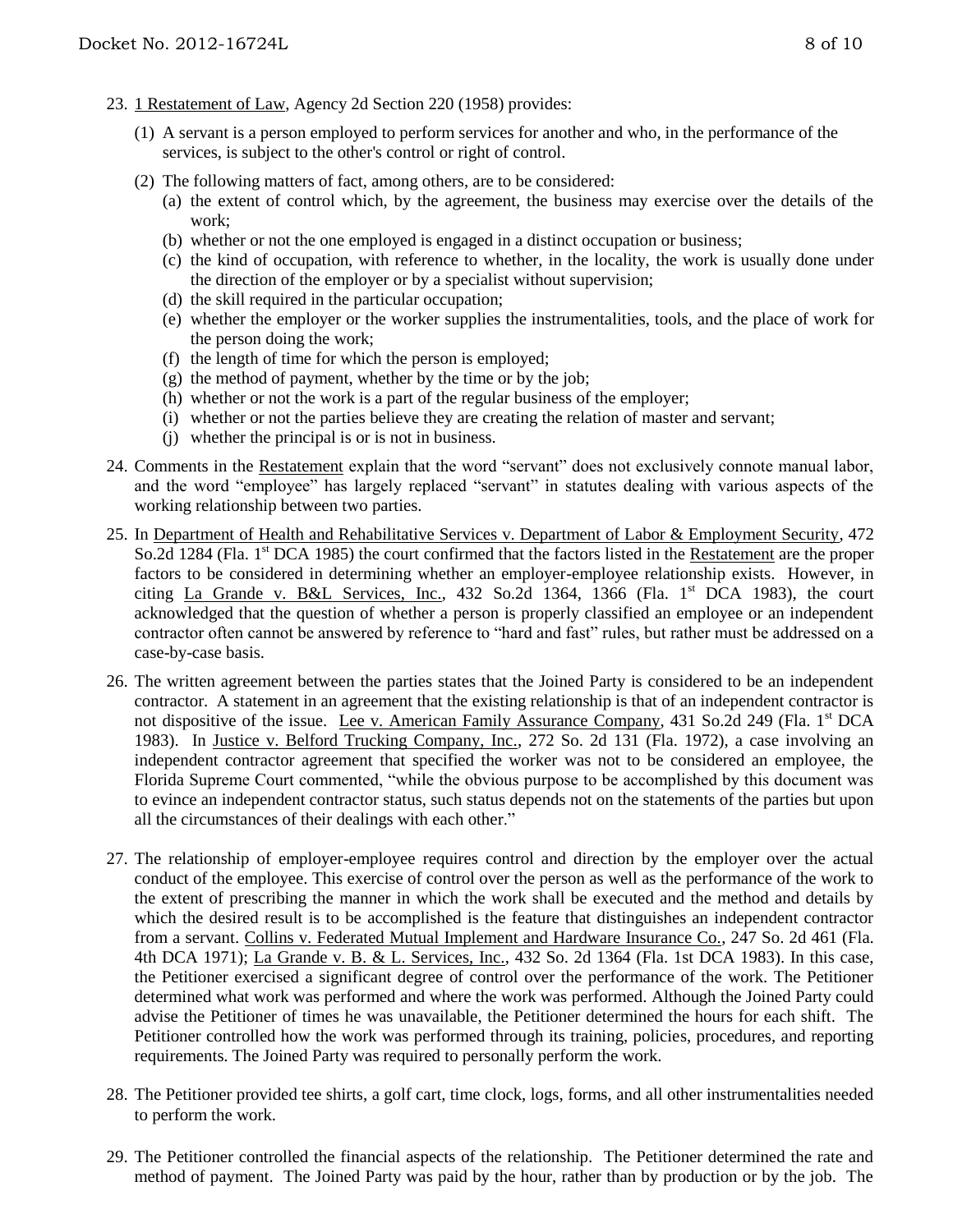Joined Party was required to submit time cards for payment. The fact that the Petitioner did not withhold payroll taxes from the Joined Party's pay does not, standing alone, establish an independent contractor relationship.

- 30. The Petitioner owns an apartment complex. Among other services and amenities, the Petitioner provides security for the premises. The Joined Party performed services for the Petitioner as a courtesy guard and rover. The work performed by the Joined Party was an integral and necessary part of the Petitioner's business.
- 31. The *Independent Consultant Agreement* is for an indefinite term. The Joined Party worked for the Petitioner for approximately two years. Either party had the right to terminate the agreement at any time for any reason without notice. These facts reveal the existence of an at-will relationship of relative permanence. In Cantor v. Cochran, 184 So.2d 173 (Fla. 1966), the court is quoting 1 Larson, Workmens' Compensation Law, Section 44.35, stated: "The power to fire is the power to control. The absolute right to terminate the relationship without liability is not consistent with the concept of independent contractor, under which the contractor should have the legal right to complete the project contracted for and to treat any attempt to prevent completion as a breach of contract."
- 32. In Adams v. Department of Labor and Security, 458 So.2d 1161 (Fla. 1st DCA 1984), the court determined the Department had the authority to make a determination applicable not only to the worker whose unemployment benefit application initiated the investigation, but to all similarly situated workers. It is concluded that the services performed for the Petitioner by the Joined Party and others as courtesy guards/rovers constitute insured work.

**Recommendation:** It is recommended that the determination dated October 11, 2011, be AFFIRMED.

Respectfully submitted on May 1, 2012.



SUSAN WILLIAMS, Special Deputy Office of Appeals

A party aggrieved by the *Recommended Order* may file written exceptions to the Director at the address shown above within fifteen days of the mailing date of the *Recommended Order*. Any opposing party may file counter exceptions within ten days of the mailing of the original exceptions. A brief in opposition to counter exceptions may be filed within ten days of the mailing of the counter exceptions. Any party initiating such correspondence must send a copy of the correspondence to each party of record and indicate that copies were sent.

Una parte que se vea perjudicada por la *Orden Recomendada* puede registrar excepciones por escrito al Director Designado en la dirección que aparece arriba dentro de quince días a partir de la fecha del envío por correo de la *Orden Recomendada*. Cualquier contraparte puede registrar contra-excepciones dentro de los diez días a partir de la fecha de envió por correo de las excepciones originales. Un sumario en oposición a contra-excepciones puede ser registrado dentro de los diez días a partir de la fecha de envío por correo de las contra-excepciones. Cualquier parte que dé inicio a tal correspondencia debe enviarle una copia de tal correspondencia a cada parte contenida en el registro y señalar que copias fueron remitidas.

Yon pati ke *Lòd Rekòmande* a afekte ka prezante de eksklizyon alekri bay Direktè Adjwen an lan adrès ki parèt anlè a lan yon peryòd kenz jou apati de dat ke *Lòd Rekòmande* a te poste a. Nenpòt pati ki fè opozisyon ka prezante objeksyon a eksklizyon yo lan yon peryòd dis jou apati de lè ke objeksyon a eksklizyon orijinal yo te poste. Yon dosye ki prezante ann opozisyon a objeksyon a eksklizyon yo, ka prezante lan yon peryòd dis jou apati de dat ke